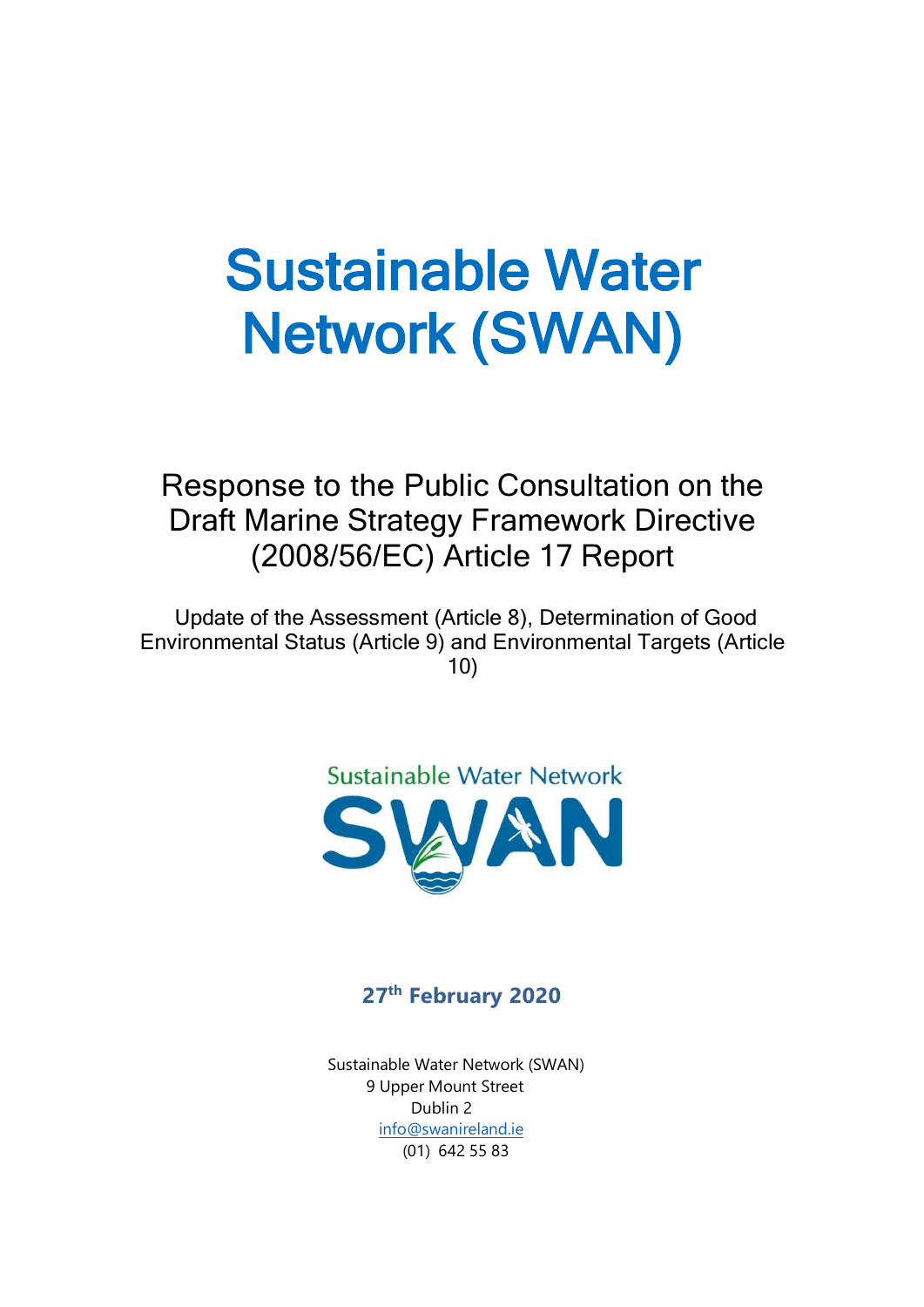## **Contents**

| 1              |      |                                                                      |  |  |  |  |
|----------------|------|----------------------------------------------------------------------|--|--|--|--|
| $\overline{2}$ |      |                                                                      |  |  |  |  |
| 3              |      |                                                                      |  |  |  |  |
|                | 3.1  |                                                                      |  |  |  |  |
|                | 3.2  |                                                                      |  |  |  |  |
|                | 3.3  |                                                                      |  |  |  |  |
|                | 3.4  |                                                                      |  |  |  |  |
|                | 3.5  |                                                                      |  |  |  |  |
|                | 3.6  |                                                                      |  |  |  |  |
|                | 3.7  |                                                                      |  |  |  |  |
|                | 3.8  |                                                                      |  |  |  |  |
|                | 3.9  |                                                                      |  |  |  |  |
|                | 3.10 |                                                                      |  |  |  |  |
|                | 3.11 | Descriptor 11 Introduction of energy (including underwater noise) 11 |  |  |  |  |
| 4              |      |                                                                      |  |  |  |  |
|                |      |                                                                      |  |  |  |  |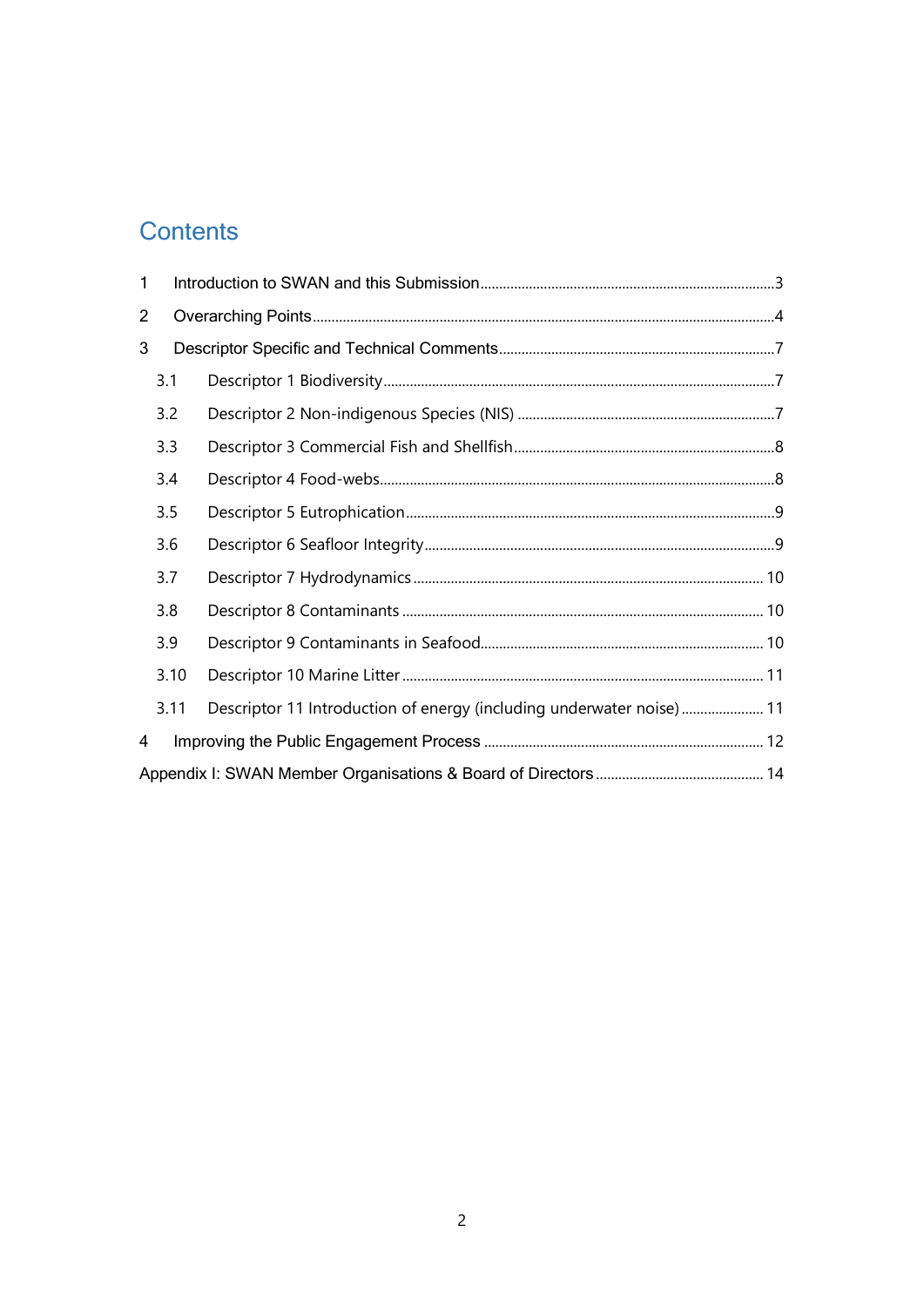## <span id="page-2-0"></span>1 Introduction to SWAN and this Submission

The Sustainable Water Network (SWAN) is an umbrella network of twenty four of Ireland's leading environmental NGOs, national and regional, working together to protect and enhance Ireland's aquatic resources through coordinated participation in the implementation of the Water Framework Directive (WFD), the Marine Strategy Framework Directive (MSFD) and other water-related policy and legislation since 2005. SWAN member groups are listed in Appendix 1.

SWAN welcomes the opportunity to respond to this public consultation on the draft MSFD Article 17 Report, which includes the update of the assessment (Article 8), determination of good environmental status (Article 9) and environmental targets (Article 10). We thank the MSFD team in the Department of Housing, Planning and Local Government (DHPLG) for inviting us to participate in the national MSFD steering group since it reconvened in April 2019 for the second MSFD cycle. We would like to take this opportunity to acknowledge the hard work of all the members of the DHPLG Marine Environment team and of the MSFD steering group in producing this report and the underlying descriptor assessments sheets with limited time and resources.

In the course of the MSFD steering group work, SWAN Policy Officer Cormac Nolan has had the opportunity to raise and discuss issues prior to this document becoming public and we would like to acknowledge that his input during the process was welcomed and given due consideration. Notwithstanding this, we put forward the points in the following pages as significant concerns identified by SWAN, on full consideration of the draft report and in consultation with members.

This submission comprises of three parts:

- Overarching points issues relating to more than one descriptor or the document as a whole.
- Descriptor specific and technical points, which includes comments on specific targets, definitions and assessment.
- Points on improving the public consultation process for the next stages.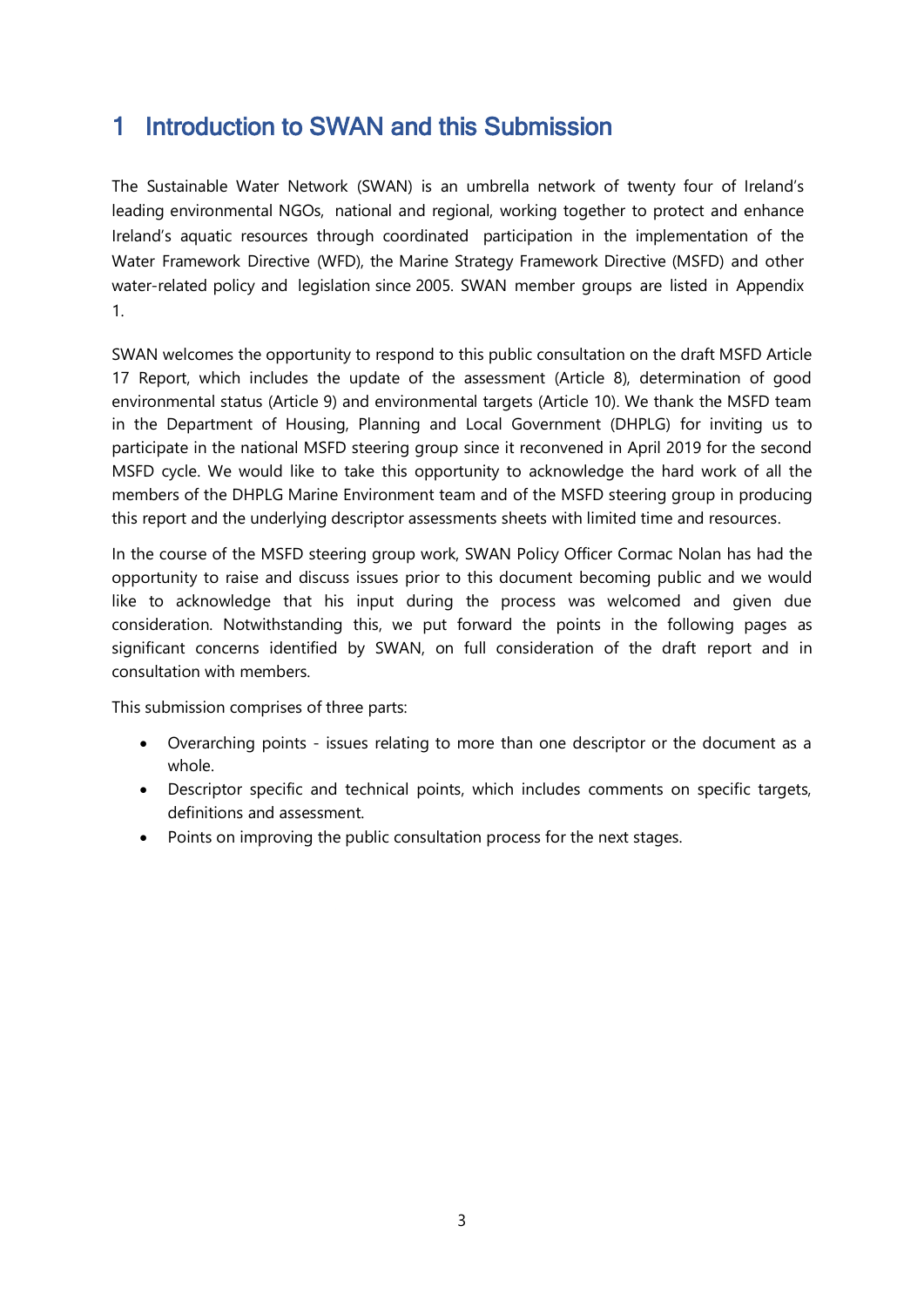## <span id="page-3-0"></span>2 Overarching Points

 $\overline{a}$ 

- 1. The document in general lacks ambition and seems to do the minimum to satisfy the exact wording of the directive. In doing so it fails to be sufficiently progressive and there is little sense of the serious findings of the IPBES (2019<sup>1</sup>) or IPCC Oceans and Cryosphere  $(2019<sup>2</sup>)$  reports or the urgency of the Climate and Biodiversity emergencies declared by Ireland. An example of this can be seen in the climate change section of the introduction. Indeed the directive places almost negligible obligations on member states to include climate change in their strategies but the subsidiarity principle means that the directive should be considered a bare minimum and Ireland should use this as an opportunity to go further in identifying the impacts of climate change on its marine waters. More resources must be allocated to the MSFD process in order to address these issues.
- 2. Overall, many of the assessments appear to be more optimistically presented than the evidence should suggest. This manifests as the authors leading with the elements that are in GES for given descriptors, even when these are in the minority compared to the unknown or "not compatible" elements e.g. Descriptor 3 commercial Fish and Shellfish. This is not a clear and objective way of presenting information and can sometimes require the reader to make their own deduction on the true state. This approach may be fine for the official report to the EU – where the focus is on the proportion attaining GES but plain English and straight talking is needed in the public document. An example of this is table 2 (pg. 15), which uses various shades of blue to depict the overall "compatibility with GES" of the 11 descriptors rather than using a diverging colour set (green -> red) to properly highlight those that are failing.
- 3. For many pressures it is difficult, sometimes impossible, to be certain that all impacts have been accurately considered. For example, the effects of aquaculture are spread across multiple descriptors: introduction of non-indigenous species in D2, seafloor integrity under cages\trestles in D6, eutrophication in sheltered bays in D5, contaminants from antibiotics in D8, dredging for seed material also in D6 etc. On the last point in particular it is extremely difficult to ascertain whether dredging for aquaculture was included in the seafloor integrity assessment. The directive requires "an analysis of the predominant pressures and impacts, including human activity, on the environmental status of [Ireland's marine] waters" which (inter alia) "covers the main cumulative and synergetic effects". However, because pressures are addressed in a fragmented way

<sup>1</sup> IPBES (2019): Summary for policymakers of the global assessment report on biodiversity and ecosystem services of the Intergovernmental Science-Policy Platform on Biodiversity and Ecosystem Services. IPBES secretariat, Bonn, Germany. 56 pages.

<sup>&</sup>lt;sup>2</sup> IPCC, 2019: Summary for Policymakers. In: IPCC Special Report on the Ocean and Cryosphere in a Changing Climate [H.-O. Pörtner, D.C. Roberts, V. Masson-Delmotte, P. Zhai, M. Tignor, E. Poloczanska, K. Mintenbeck, A. Alegría, M. Nicolai, A. Okem, J. Petzold, B. Rama, N.M. Weyer (eds.)].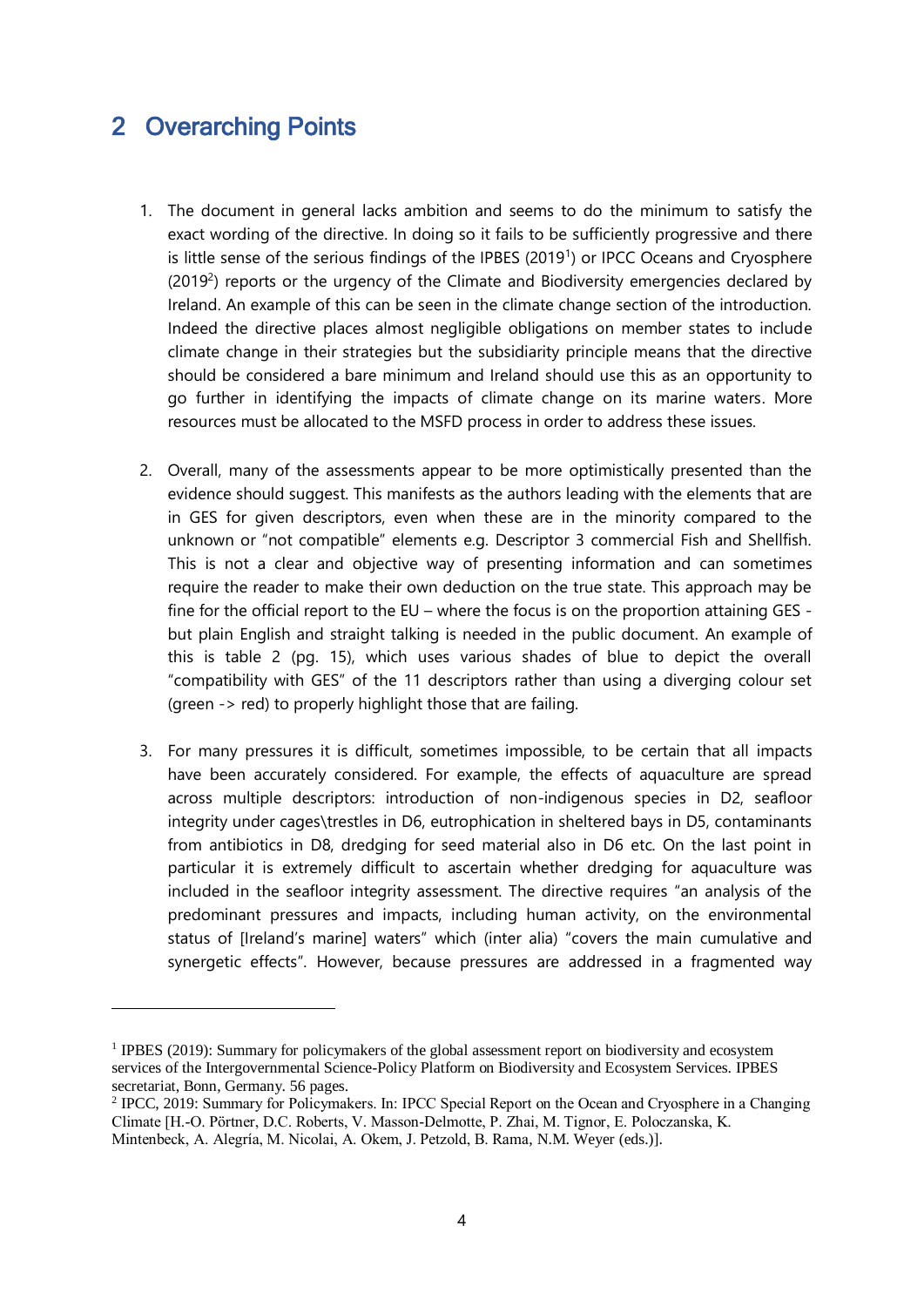across descriptors it is not clear whether such an analysis of the cumulative impacts was conducted. For the public to make informed comments on these assessments, this impacts analysis needs to be clearly presented. SWAN suggests improving the accessibility of this document by including a "pivot" of the pressures and descriptors, i.e. have one view that takes a descriptor-centric aspect as in the present document and one view that takes a pressure-centric aspect, showing in one place how all the impacts of each activity were included. Similar to the ICES approach in Figure 1 below but covering all human activities listed in Table 2b of Commission Directive 2017/845.



**CELTIC SEAS** 

Figure 1: ICES overview of the links between human activities, pressures and state in the Celtic Seas. An appropriate way to depict how human activities have been included in an assessment.

4. Art. 8 of the directive requires *"an economic and social analysis of the use of [Ireland's marine] waters and of the cost of degradation of the marine environment."* However, no analysis of the cost of degradation of the marine environment is presented. Rather, *"the costs incurred by society in avoiding degradation of the marine environment"*, including *"the costs associated with the various existing monitoring, prevention, avoidance and mitigation measures"* are considered. This is not what is required by the directive, is overly simplistic and doesn't address the costs of damage to our marine environment. In the final sentence of the section it is conceded that *"Further consideration is needed for the cost of degradation calculations"*. When will this be done? It would not be acceptable to delay this until the next MSFD cycle in six years' time. The evaluation should include studies on the benefits of restoring degraded marine environments, such as the benefits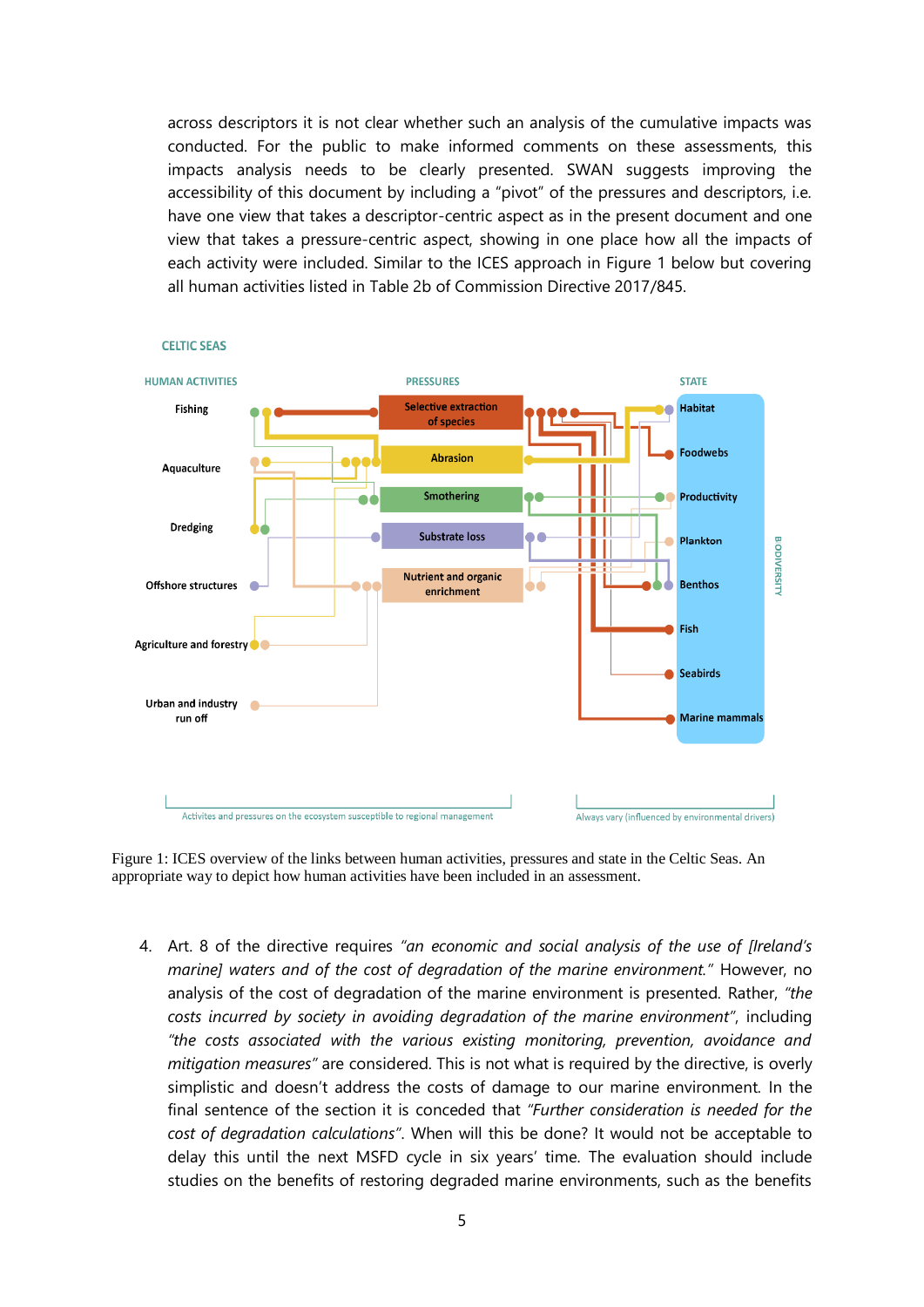of rebuilding fish stocks outweighing the costs<sup>3</sup> and that ending overfishing would mitigate climate change<sup>4</sup>.

- 5. As far as we can tell, all eleven descriptor assessments are based solely on official national or international datasets. No academic studies, eNGO datasets, or citizen science were included. We believe that some important supplementary sources of data are being overlooked, for example Coastwatch survey data for D10 Litter or Irish Whale and Dolphin Group cetacean records for D1 Biodiversity or D11 Underwater Noise.
- 6. There should be a separate and clearly understandable table that sets out, in one place, the definitions of GES, the targets and the key assessment results. The table should highlight any changes since the 2013 assessment.
- 7. Some descriptors have presented conclusions along the lines of "*no thresholds exist or have been proposed but just 0.0X% of the overall MSFD area has been impacted therefore GES is achieved"*. Ireland's MSFD area is massive so almost any issue can be made to look insignificant by expressing it as a proportion of the entirety of our marine waters. This approach is misleading and should not be used in the absence of proper thresholds. If such percentages are to be reported, they should be expressed in relation to the area or habitat in which the impact is likely to occur, not the entire MSFD area.
- 8. Regional coordination/collaboration is addressed solely through OSPAR. Collaboration at OSPAR level is important but SWAN would also like to see evidence of other collaboration, particularly the bilateral work with Northern Ireland on cross-border issues.
- 9. On trends based targets: Trends provide an easy solution to a perceived lack of information but they are insufficient to guide significant improvements in environmental quality. The use of trends should be seen as an interim option until the evidence base supports the establishment of more quantitative environmental targets.

-

<sup>3</sup> Sumaila, *et al.* (2012). Benefits of Rebuilding Global Marine Fisheries Outweigh Costs. PloS one. 7.e40542. 10.1371/journal.pone.0040542.

<sup>4</sup> Sumaila & Travis (2019) Ending overfishing can mitigate impacts of climate change. UBC Working Paper #2019 - 05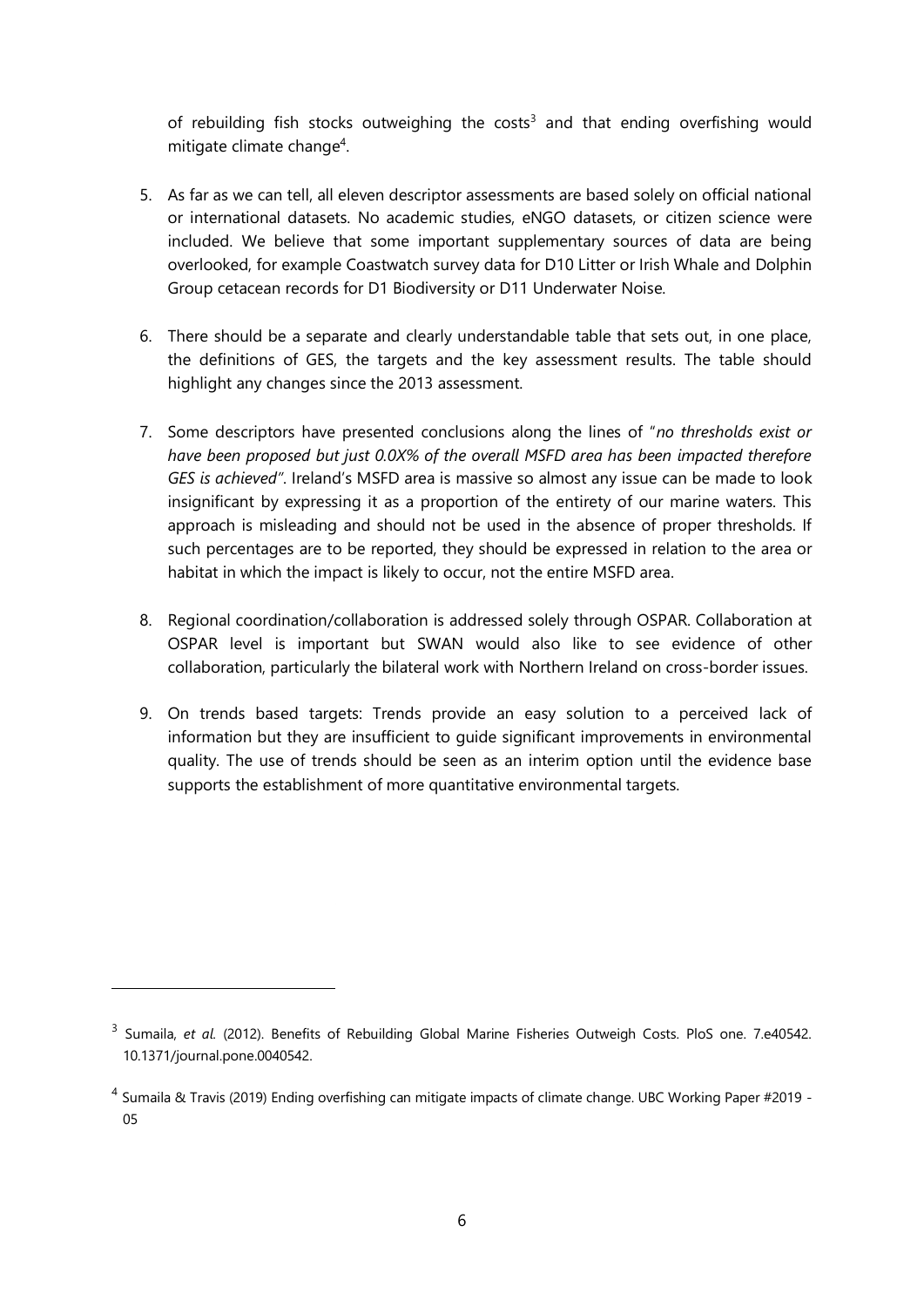## <span id="page-6-0"></span>3 Descriptor Specific and Technical Comments

#### <span id="page-6-1"></span>**3.1 Descriptor 1 Biodiversity**

The assessment of Ireland's whole marine biodiversity is a monumental task and it should be acknowledged that this D1 assessment is a significant improvement over the previous cycle. The species groups considered in this assessment were prescribed in the Commission's amending directive 2017/845 as birds, mammals, reptiles and non-commercially-exploited species of fish and cephalopods. The species that have been included in the current D1 assessment have been assessed comprehensibly. Notwithstanding these improvements it is unfortunate that the assessment focuses so much on higher trophic guilds (predators): Three common bird species, a turtle, a dolphin, a porpoise and two seal species, along with 56 by-caught fish species.

SWAN accepts that this species lists may fulfil the amended directive but does not believe that it provides a complete assessment of Ireland's marine biodiversity. SWAN recommends that the addition of some primary producers such as seaweed and plankton would be an immediate improvement. Plankton was mentioned as being assessed in D4 food-webs but the plankton results did not factor into the final D1 biodiversity assessment. At a minimum the plankton findings of D4 should be added to the integration of D1.

The final assessment of D1 is that "*in the main biological diversity is considered to be compatible with GES"* even though the overwhelming majority of marine species remain unassessed and therefore unknown. Even considering only those groups prescribed by the commission and assessed in the current document, 17 species have achieved GES while 18 have not and 25 are unknown. SWAN therefore suggests changing the key message to "GES partially achieved" and providing more information on how the aggregation/integration of different species results was undertaken.

#### <span id="page-6-2"></span>**3.2 Descriptor 2 Non-indigenous Species (NIS)**

The D2 assessment only considers the number of new introductions of non-indigenous species (D2C1) but **not** the abundance and spatial distribution of already established invasive species (D2C2) or the spatial extent of the broad habitat type which is adversely altered due to NIS (D2C3). The key message for D2 states "*The current state of the Irish marine environment with respect to the numbers of NIS newly introduced via human activity into the wild from 2013 to 2018, is compatible with GES.*" However, the assessment only considers the introduction of new NIS and not the impacts of already established invasive species. SWAN therefore does not agree with the overall D2 assessment and recommends that the secondary criteria (D2C2 and 3) are evaluated and appropriate targets for them developed.

The only target (D2T1) is not SMART. It is based on trends only.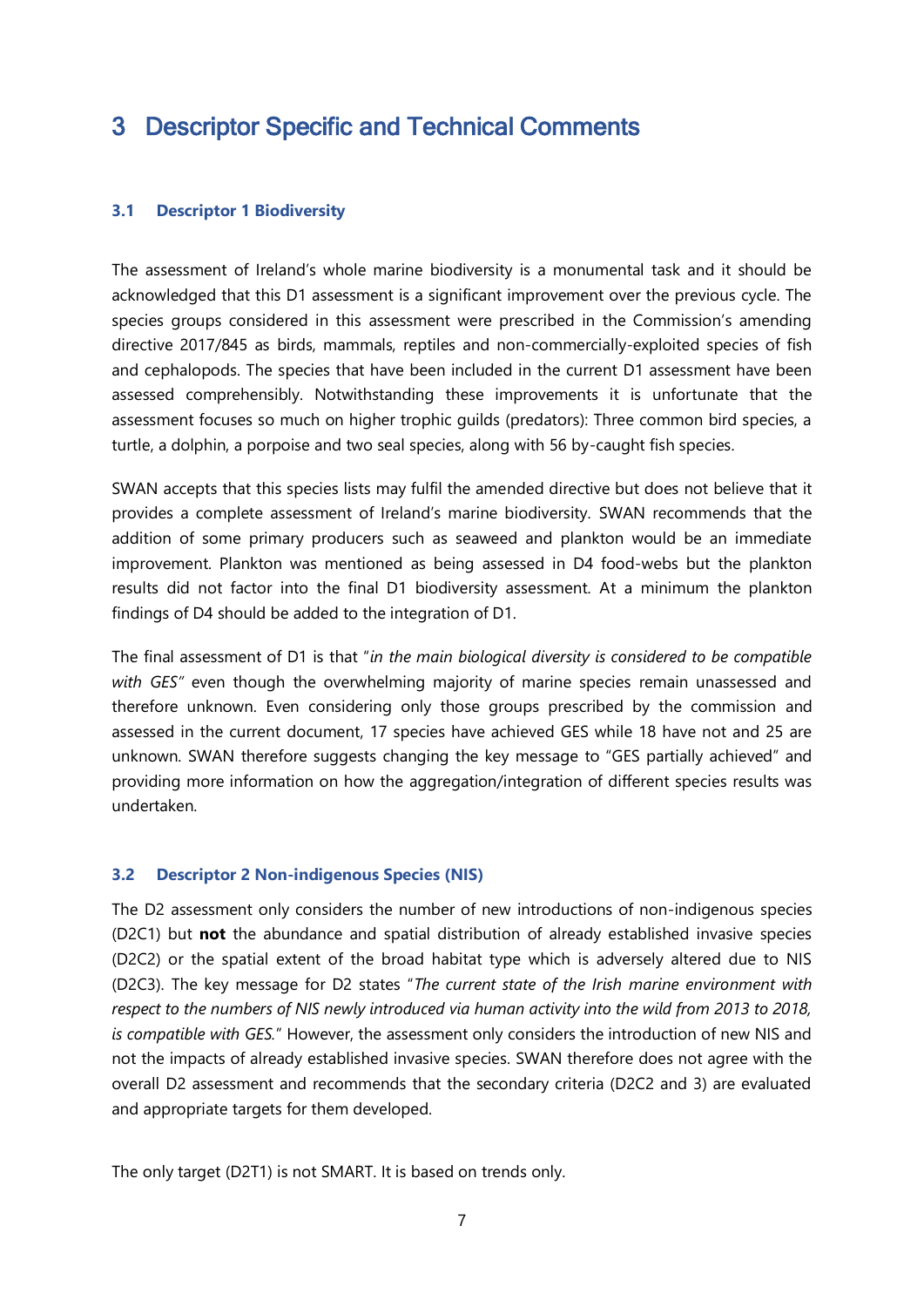#### <span id="page-7-0"></span>**3.3 Descriptor 3 Commercial Fish and Shellfish**

This D3 assessment is an improvement on the last MSFD round but there are some issues remaining. By leading with the positives, the key messages and conclusion are overly optimistic. Yes there have been improvements in stock biomass and fishing mortality but not nearly fast enough. The 2013 targets for D3 laid out in the first MSFD cycle (i.e. the CFP targets) have been missed in 2015 and 2020. Now in this current document any mention of future time-bound targets have been removed. Targets need to be time-bound to be effective.

From seeing the full assessment sheet SWAN is aware that the list of stocks included in the assessment is fairly comprehensive BUT the information included in the public consultation document (i.e. the summary sheet) is not sufficient for the reader to be reassured of this. Have stocks with proxy reference points been included for example? SWAN recommends that the list of stocks be included as an annex to the report.

#### <span id="page-7-1"></span>**3.4 Descriptor 4 Food-webs**

SWAN acknowledges that this is an extremely difficult descriptor to assess comprehensively and that it is arguable whether D4 could even be considered as achieving GES until all other descriptors are also in GES. The summary addresses the difficulty in assessing this descriptor, admits the limitations of the methods used, and returns a clear key message: it is not known if GES is achieved but there have clearly been changes in the food-webs. New work has progressed this assessment since 2013 but far more remains to be done because D4 is now one of the least developed descriptors. A clear roadmap needs to be developed to identify the gaps, the needed development, and most importantly how the relevant government departments and agencies will collaborate to improve the assessment, the targets and ultimately the measures.

Further points:

- Climate change really needs to be added as a driver/pressure, especially given that this assessment focuses on anthropogenic pressures on plankton and fish stocks (e.g. northward shift of species as ocean temperatures rise).
- The targets are not specific or time-bound.
- The target states "not adversely affected due to anthropogenic pressures", should this not include climate change?
- Secondary criteria D4C3 and D4C4 were not included but shouldn't they be considering there have been ecological changes identified in the food-web and it cannot be proven that D4 is in GES? Member states should use all the primary criteria in each descriptor but are required to use secondary criteria if the primary ones indicate a problem.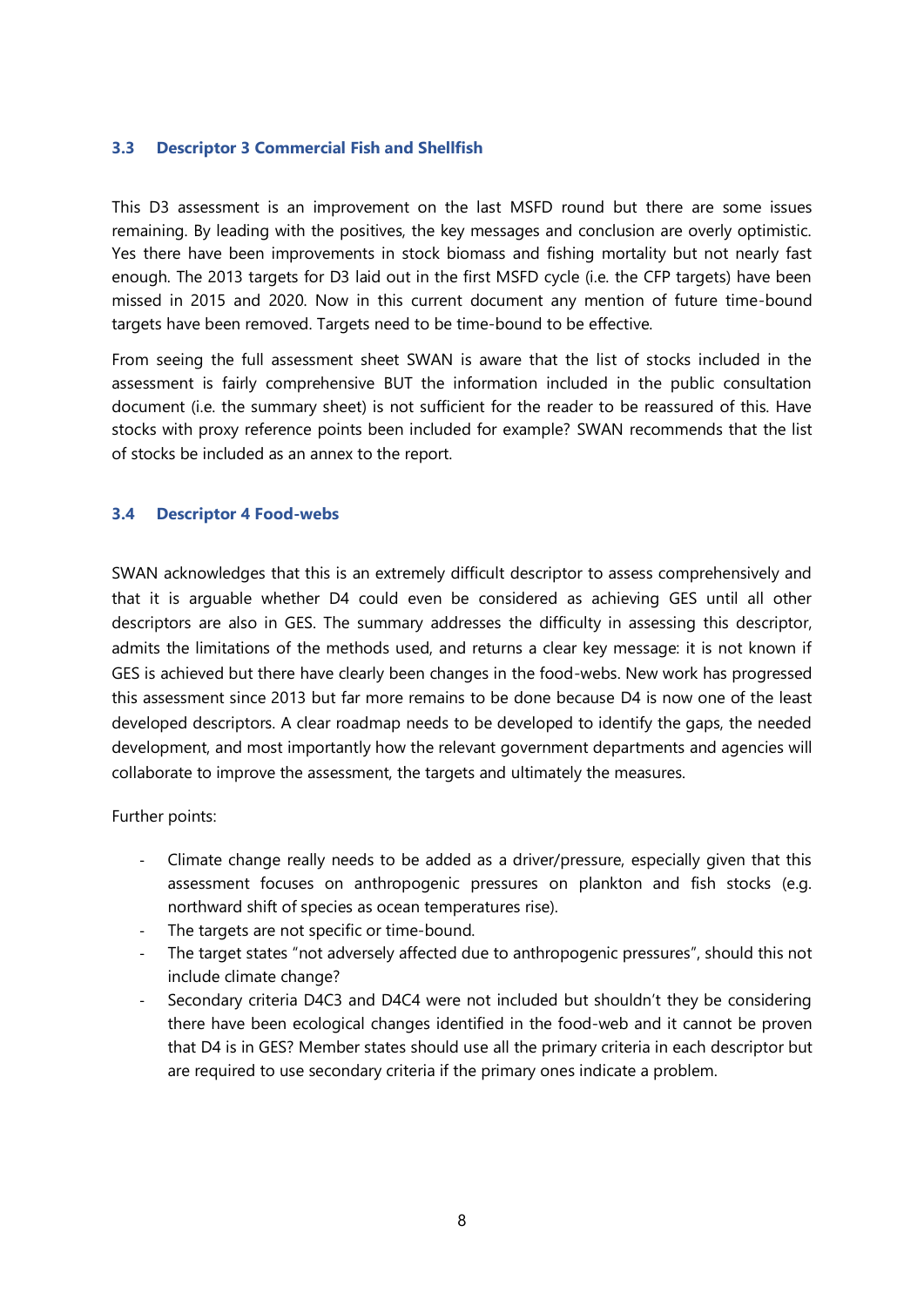#### <span id="page-8-0"></span>**3.5 Descriptor 5 Eutrophication**

One major issue of concern to SWAN is the approach taken in the first sentence of the conclusion "*Overall, in terms of extent, the proportion of Ireland's maritime area that is classified as a problem area with regard to eutrophication is small (0.05% of the MSFD area) and restricted to estuarine and nearshore coastal waters*". This is a misleading minimisation of the potential impacts of eutrophication. The whole nearshore coast (i.e. the potential problem areas) could be eutrophic and the percentage in the conclusion would still probably be in single digits even though the problem would be catastrophic for our marine environment. A more meaningful metric would be the percentage of the potential problem areas identified under the WFD that are or have been eutrophic.

Otherwise D5 has acceptable GES definition and targets; adequate OSPAR and WFD Monitoring and WFD thresholds. Overall a good level of detail is presented in this summary. The small map is a prime candidate for a link to an interactive version of the Marine Atlas.

#### <span id="page-8-1"></span>**3.6 Descriptor 6 Seafloor Integrity**

There are two broad parts of D6 as set out in amending Commission Directive 2017/845: physical loss of seafloor habitat and physical disturbance of seafloor habitat. Physical loss is well covered and is deemed as achieving GES due to the indicator metric falling well below any potential threshold values. Physical disturbance has a well-developed indicator as well but the results have not been integrating with those of physical loss when making the overall GES assessment of D6.

#### **Physical Disturbance**

The OSPAR BH3 seafloor disturbance indicator is used to address the physical disturbance aspects of D6. The BH3 indicator "*showed disturbance to be widespread, occurring to some degree*  in 64,865 km<sup>2</sup> in Irelands waters in OSPAR Region III, this represents 13.29 % of Irelands MSFD *area."* 

However, BH3 does not cover all of the Irish MSFD area and the key message also states that "*as this assessment is currently limited to OSPAR Region III it is not possible to determine compatibility with GES in the overall MSFD area.*"

Despite raising serious concerns in a very large portion of the MSFD area, this indicator is **not** being used as conclusive evidence that the widespread use of mobile bottom contacting fishing gears is leading to the failure to achieve GES in D6.

There are a number of other limitations to BH3 that mean it is underestimating benthic disturbance - small inshore vessels are not included, neither are any Spanish vessels (data not released), and it is likely that vessels dredging for aquaculture seed are not included either. Despite these limitations, SWAN is satisfied that BH3 is the most appropriate available method to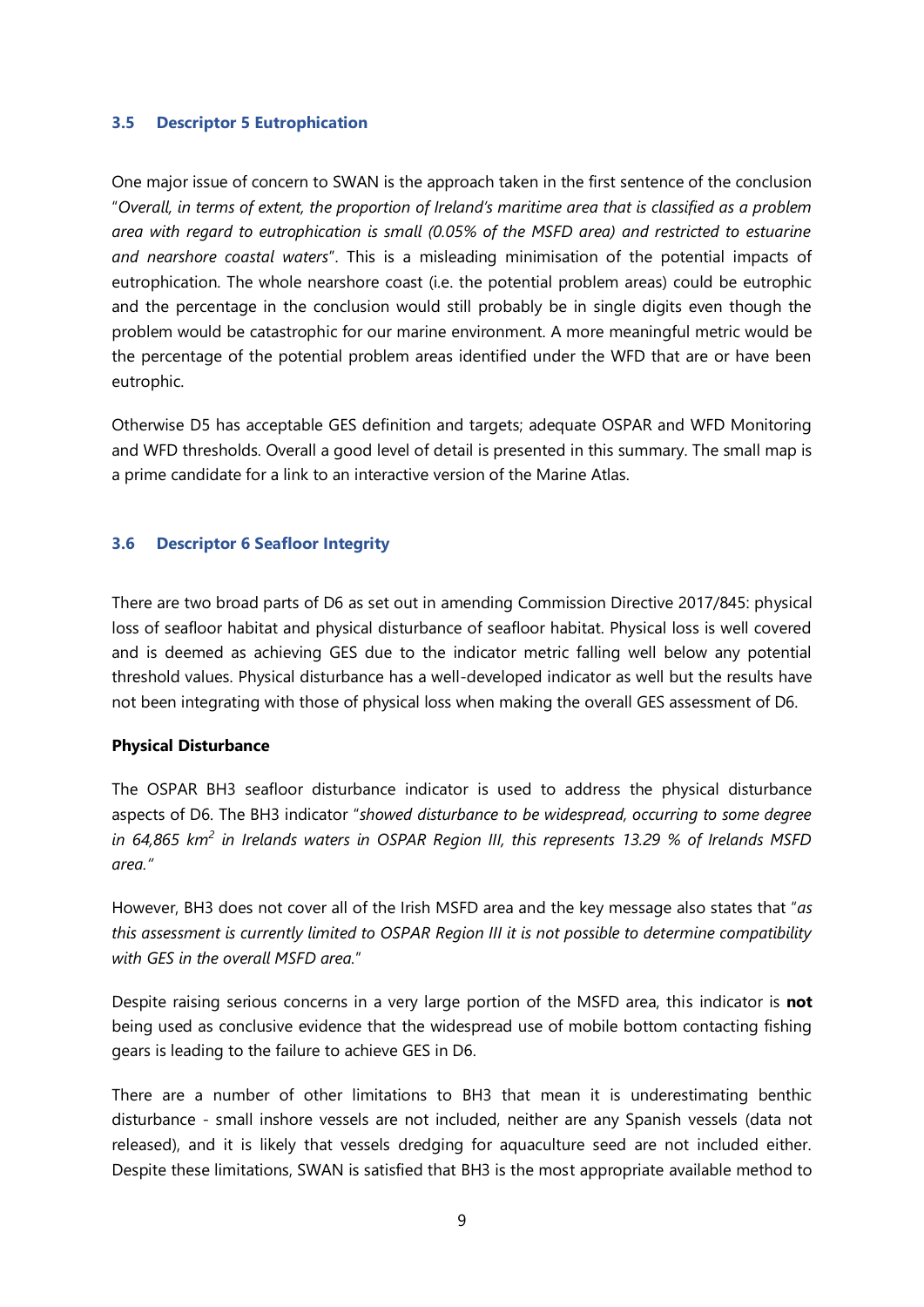assess benthic disturbance. However, rather than concluding "*it is not possible to determine compatibility with GES in the overall MSFD area*" SWAN strongly recommends using the precautionary approach and changing the benthic disturbance conclusion to "*GES unknown but unlikely to be have been achieved*".

#### <span id="page-9-0"></span>**3.7 Descriptor 7 Hydrodynamics**

Similar to D5, one major issue of concern for SWAN is the "small percentage of the MSFD area that is impacted" approach that has been taken in this descriptor. The conclusion states:

"*The permanent alteration of hydrographical conditions during the period 2014 to 2018 is limited to 0.109 % of the Irish Marine Strategy Framework Directive area. The impact from these alterations was localised with respect to hydrographical conditions and the short-term water quality impacts experienced during the dredging and disposal activities. The adverse impacts on the marine ecosystems are minimal from the very limited hydrographical changes which have occurred.*"

This is misleading. Ireland's MSFD area is extensive so almost any issue could be made to look insignificant by expressing it as a proportion of the entirety of our marine waters. No thresholds exist for this descriptor nor have any been proposed so it is impossible for the reader to judge whether this percentage is acceptable. SWAN considers that  $533 \text{km}^2$  of seafloor impacted by dredging and a doubling of the disposed material to 1.36 million tonnes in just three years (2014 – 2017) could indeed be significant and doesn't agree that it is 'minimal'.

The impacts of dredging and disposal are quite localised but can have large impacts on nearby sensitive benthic habitats. To properly evaluate this descriptor assessment, a map showing the location and magnitude of the dredging activity overlaid on the surrounding benthic habitat types is essential and should be added to the report. This might have been covered in D7C2 (spatial extent of each benthic habitat type adversely affected due to permanent alteration of hydrographical conditions) but that criteria was excluded from the assessment as it is secondary. SWAN therefore recommends that the secondary criteria for this descriptor (D7C2) should be assessed and appropriate thresholds be proposed.

#### <span id="page-9-1"></span>**3.8 Descriptor 8 Contaminants**

Acceptable GES definition, targets and thresholds. Overall a good level of detail presented in this summary. No major comments other than the target on biological effects is limited to only imposex in dog whelks.

#### <span id="page-9-2"></span>**3.9 Descriptor 9 Contaminants in Seafood**

No comment.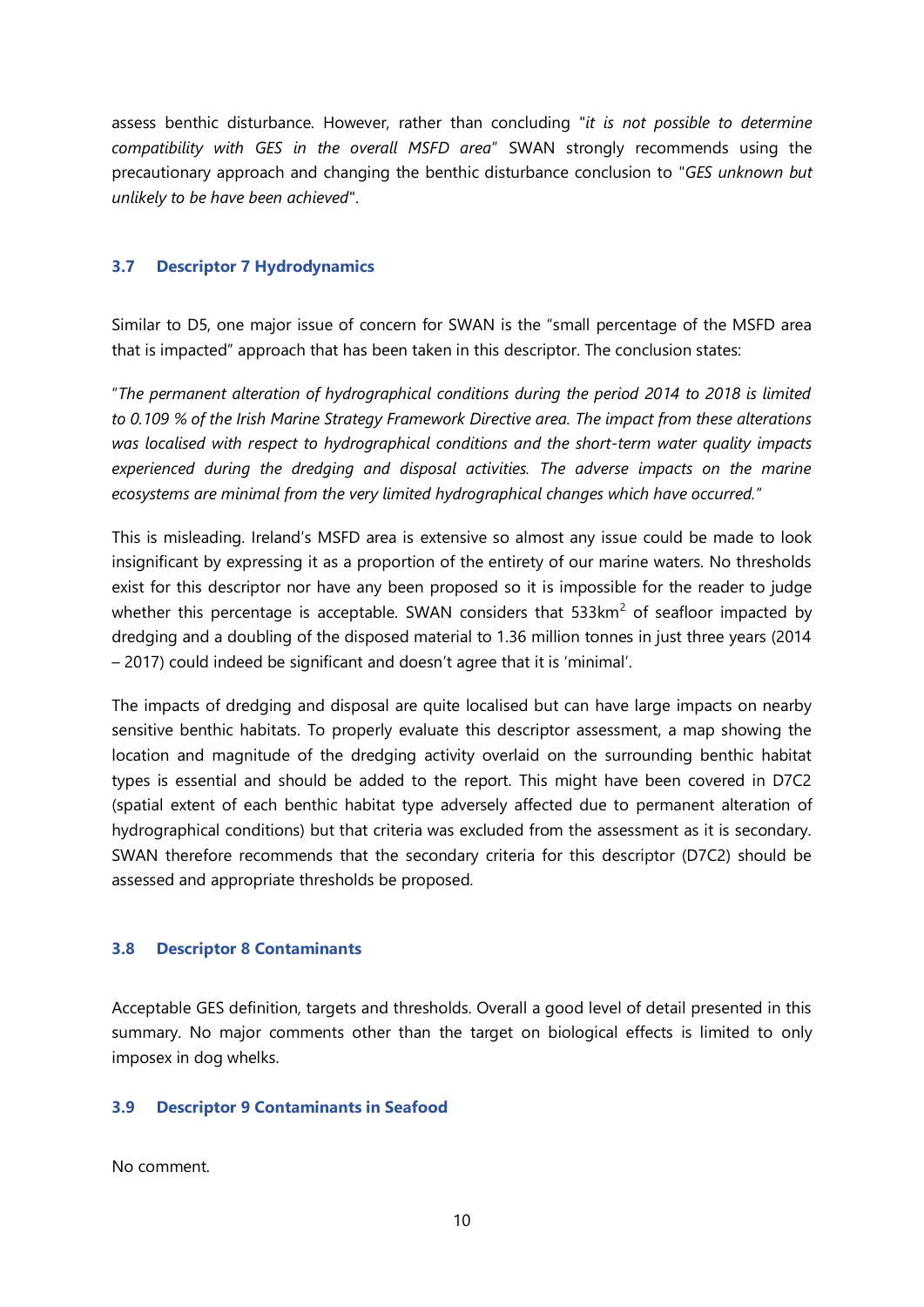#### <span id="page-10-0"></span>**3.10 Descriptor 10 Marine Litter**

 $\overline{a}$ 

The conclusion of the D10 assessment seems overly optimistic. The key message states "*The amount of litter on coastlines recorded through the beach litter surveys has decreased during the period 2013 to 2018, indicating Descriptor 10 is compatible with the 2013 characteristics of GES."*  Macro litter on the coast has decreased, which is a positive sign, but there are two other major strands of this assessment – micro-litter and litter in the water column – that cannot be assessed. Further, the coastal macro-litter data comes from OSPAR monitoring. However, there are just four beaches in the whole country included in this monitoring and this fact is not mentioned in the consultation document. Could citizen science data, such as Coastwatch annual surveys, not be used to supplement this?

SWAN recommends that sampling effort needs to be clearly outlined in the methods and that the conclusion for this descriptor be changed to "GES partially achieved".

[On the still to be added benthic litter data, there is a Marine Institute study that shows the Irish Ground Fish Survey does not have the statistical power to accurately detect changes in benthic macro-litter in the short to medium term (a 40-50% change may be detected in 10-15 years)<sup>5</sup>.

#### <span id="page-10-1"></span>**3.11 Descriptor 11 Introduction of energy (including underwater noise)**

Key message from the public consultation document: "*The level of impulsive underwater noise causing activities within Irelands designated Marine Strategy Framework Directive area were low overall during the assessment period of 2016-2018. The current state of the Irish marine environment is considered compatible with Good Environmental Status for spatial distribution, temporal extent, and levels of anthropogenic impulsive sound sources.*"

D11 is deemed to be compatible with GES based solely on one criteria, impulsive noise. Continuous low-frequency noise was not assessed at all even though it is a primary criteria. Surely this descriptor should be deemed "unknown" or at best "partially compatible" since one of the two primary criteria remains unassessed and there is no agreed or proposed threshold for the one that is?

The impact section states there is "*considerable knowledge of the impacts of impulsive underwater noise on a selected number of individual marine species… like changes in behaviour and/or death*" but that "*the potential impacts of underwater noise on animal populations and/or ecosystems have* 

<sup>5</sup> Moriarty, M., et al., Spatial and temporal analysis of litter in the Celtic Sea from Groundfish Survey data: Lessons for monitoring, Marine Pollution Bulletin (2015), http://dx.doi.org/10.1016/j.marpolbul.2015.12.019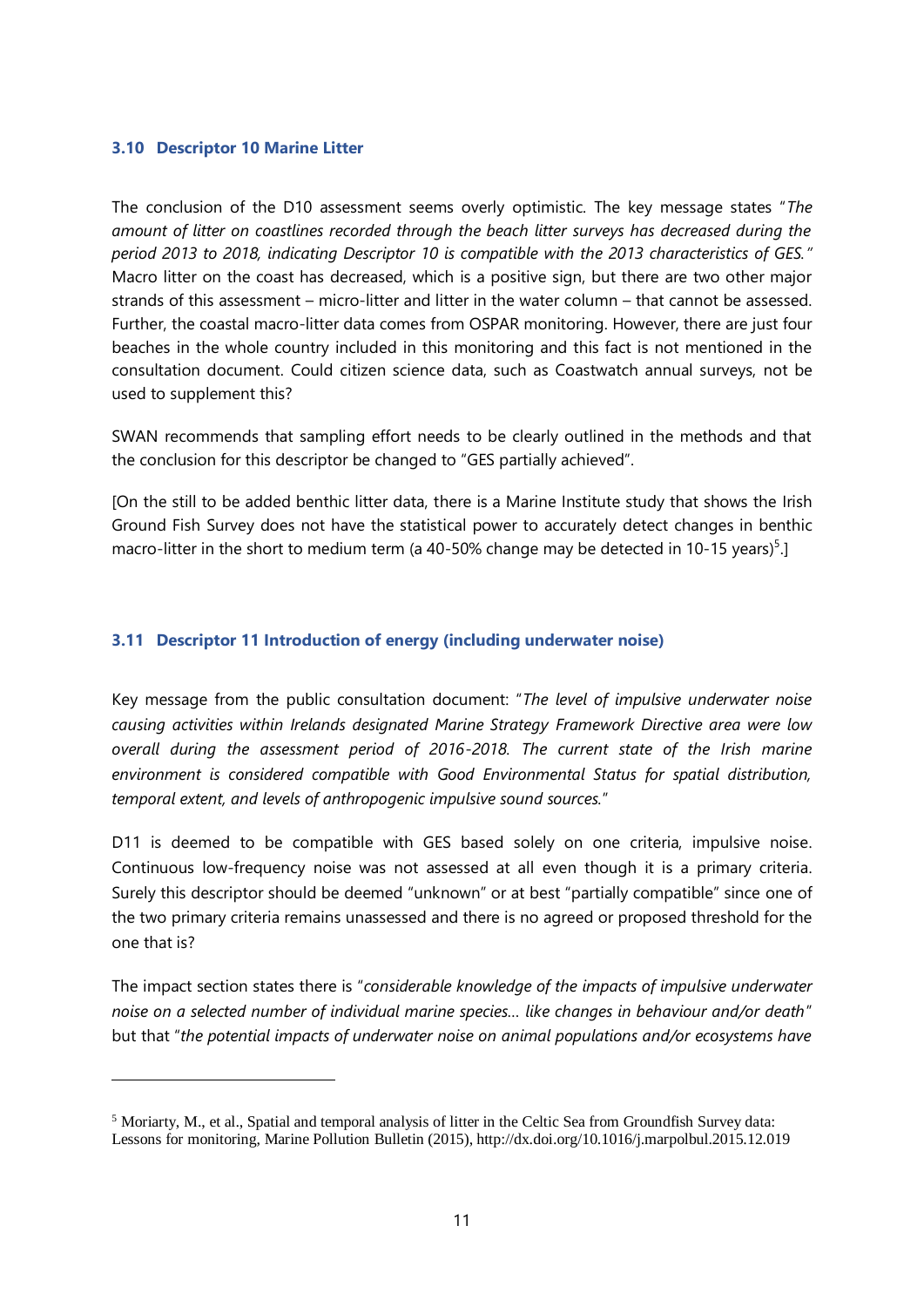*yet to be developed.*" The current advice document from TG Noise is quoted that "[underwater noise] is *a relatively new topic, and at this stage, with the knowledge and information available, Member States should not expect to have full understanding of impacts of noise on populations and ecosystems in the near future, and defining internationally agreed threshold values is therefore difficult*".

This is even more reason to take a precautionary approach in the assessment of this descriptor. Declaring it as achieving GES despite not knowing the impacts on populations or ecosystems while only having data on a subset of the potential noise inputs is not responsible. SWAN recommends rewording the key message and conclusion to take a precautionary approach for this assessment.

The map showing impulsive noise in 2017 is a good start but a link to the Marine Atlas showing spatial data for other years, seismic survey license areas, oil and gas license areas, established shipping routes, military operations etc. would begin to show a more complete picture of the introduction of anthropogenic noise into the marine environment.

## <span id="page-11-0"></span>4 Improving the Public Engagement Process

Our response in relation to the public consultation and engagement on this important step in MSFD implementation is as follows:

- 1. The consultation period has been far too short and not enough public engagement events were planned. The timing of the release, five days before Christmas, was not ideal (although we understand the reason that it had to be published before the end of the year). Furthermore the short time between the end of the consultation deadline and the deadline for submission of the final assessment report to the EU Commission, calls into question the degree to which the consultation responses can be meaningfully considered and incorporated into the final assessment. This undermines the legitimacy of the consultation process.
- 2. The public consultation document falls between two stools. The original plan was to have a ~30 page document that included a two page summary of each descriptor and an openly accessible link to the full assessment sheets should the reader wish to delve deeper. As written now, with long summaries and no access to the underlying details, it is likely that the casual reader will be overwhelmed with detail and the informed reader will be left needing more. Ideally the reader should be able to choose the level of detail at which to engage. A good example of this is the UK Marine Online Assessment Tool, which was used for the recent UK public engagement process [\(https://moat.cefas.co.uk/\)](https://moat.cefas.co.uk/).
- 3. Further to that point, Ireland's already existing online Marine Atlas could have been utilised to better effect during the consultation processes by linking the reader to zoom-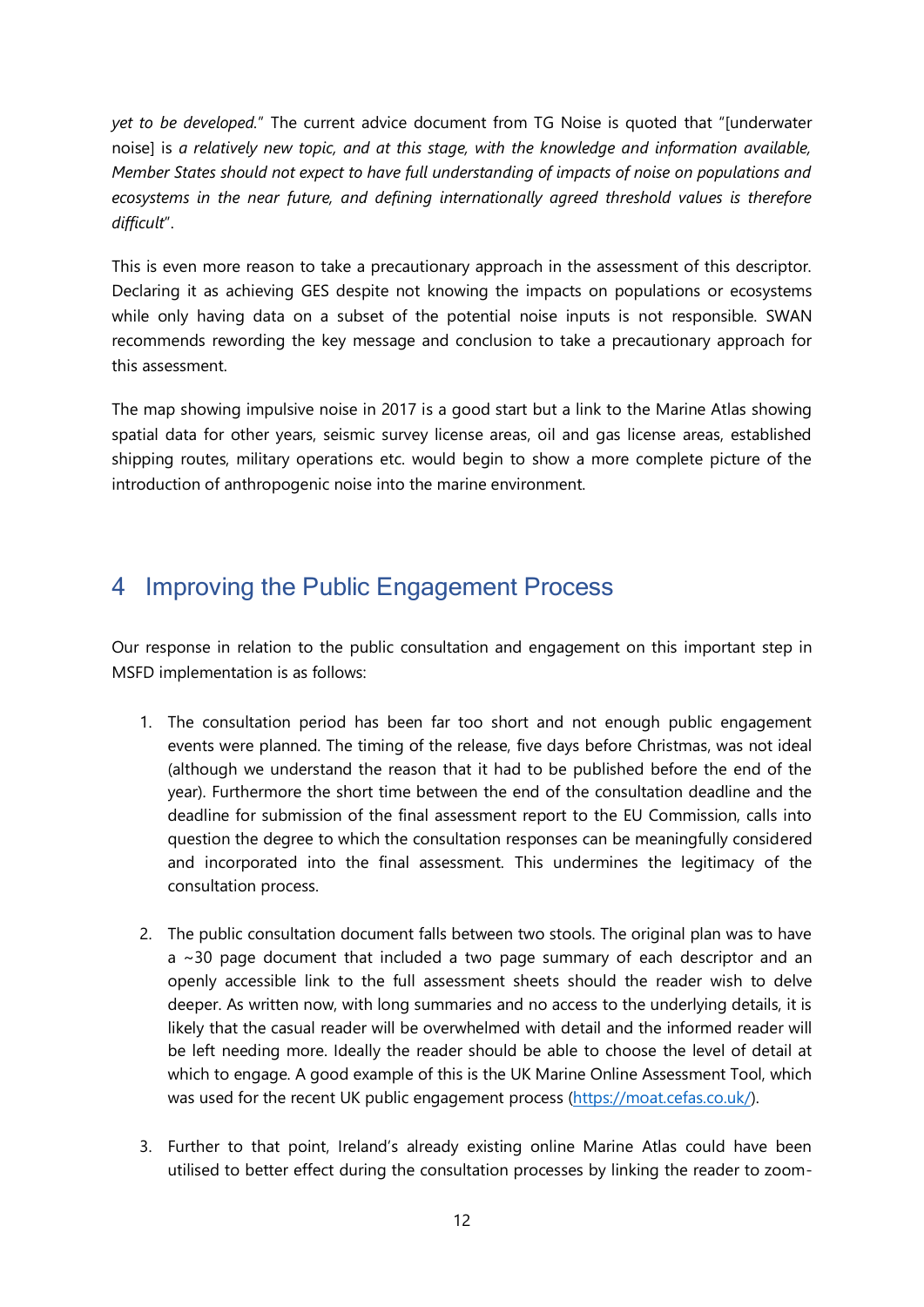able and overlay-able maps of descriptor data and results (e.g. seismic survey transects, eutrophication events or dredged areas).

- 4. Ultimately, this process is 'setting the scene' for the programme of measures and informing decision-making in a whole host of other marine areas. For example, under the Marine Spatial Planning Directive (MSP) the impacts of human activities and the ecosystem approach to managing them is informed by the MSFD. Therefore it is vitally important to have as accurate a picture as possible of the ongoing pressures, activities and impacts on the marine environment. The numerous and varied marine stakeholders in Ireland are both the 'eyes on the ground' and the 'sounding board' for this. They will know the new and emerging issues and they will know whether or not a technical assessment of their area rings true. In this regard a thorough public engagement process should help, not hinder, the assessments. Therefore the public engagement for the monitoring programs and program of measures in cycle two need to be significantly improved.
- 5. SWAN recommends the following in order to improve on the current consultation:
	- a. Because the current assessment forms the basis for the marine strategy for Ireland and in particular the programme of measures, in addition to being an integral part of the MSP, a final report should be published incorporating consultation input and clearly setting out the pressures and impacts of human activities on the marine environment and the costs of the resulting degradation. This document should also then form the basis of a transparent and meaningful engagement on subsequent steps in the second cycle of MSFD implementation.
	- b. The above document should also describe the consultation responses received, which were incorporated and which were not, and the reasons why (i.e. article 19 report).
	- c. In order to deliver meaningful public engagement in the monitoring programme and, crucially, the programme of measures of cycle two, SWAN strongly recommends that the Department retain the services of specialist public engagement experts to assist in designing a stakeholder / public engagement programme.